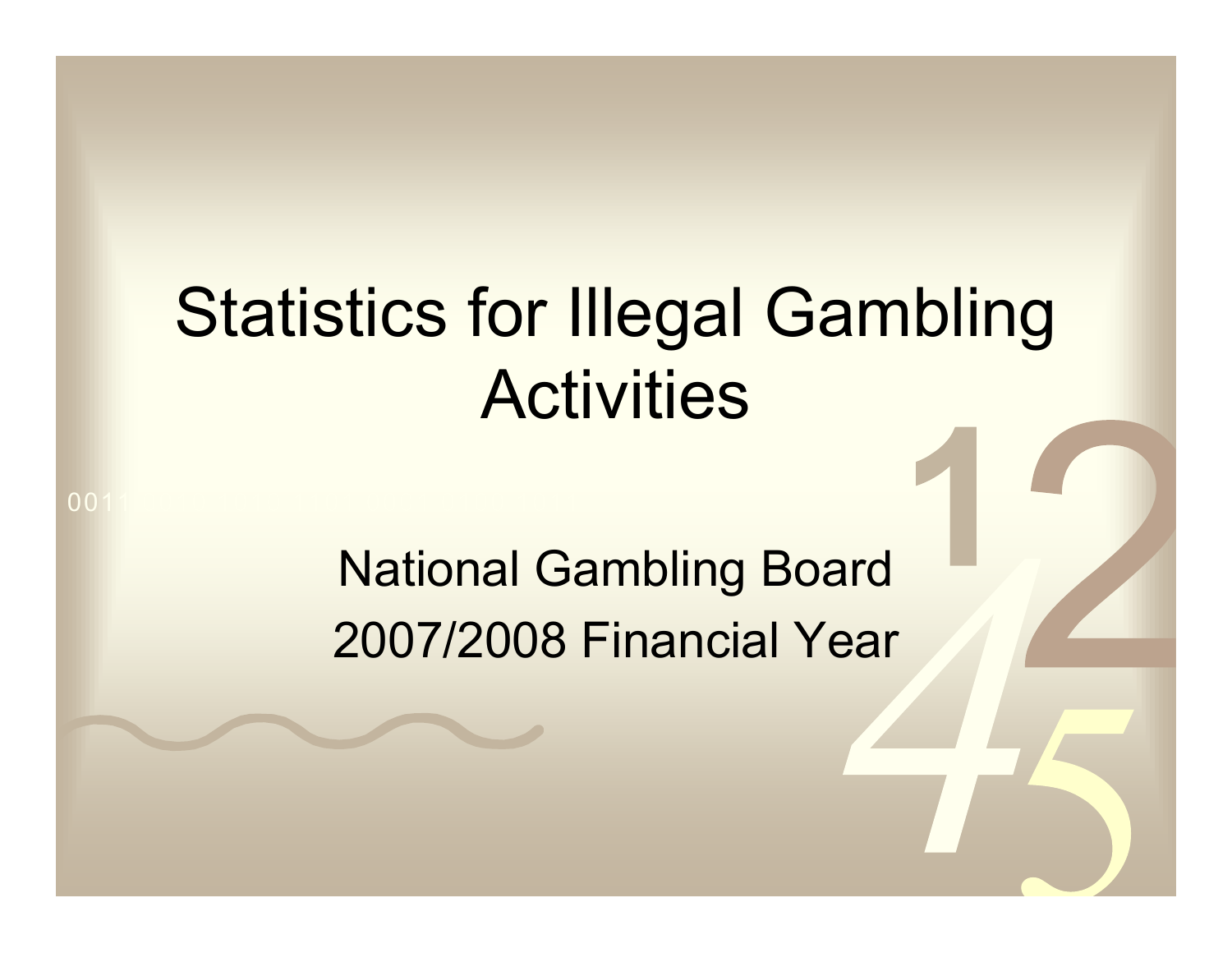#### **Notes**

- **F2008** = 2007/2008 financial year (year ending 31 March 2008)
- **Q1** = 01 April 30 June
- **Q2** = 01 July 30 September
- **Q3** = 01 October 31 December
- **Q4** = 01 January 31 March

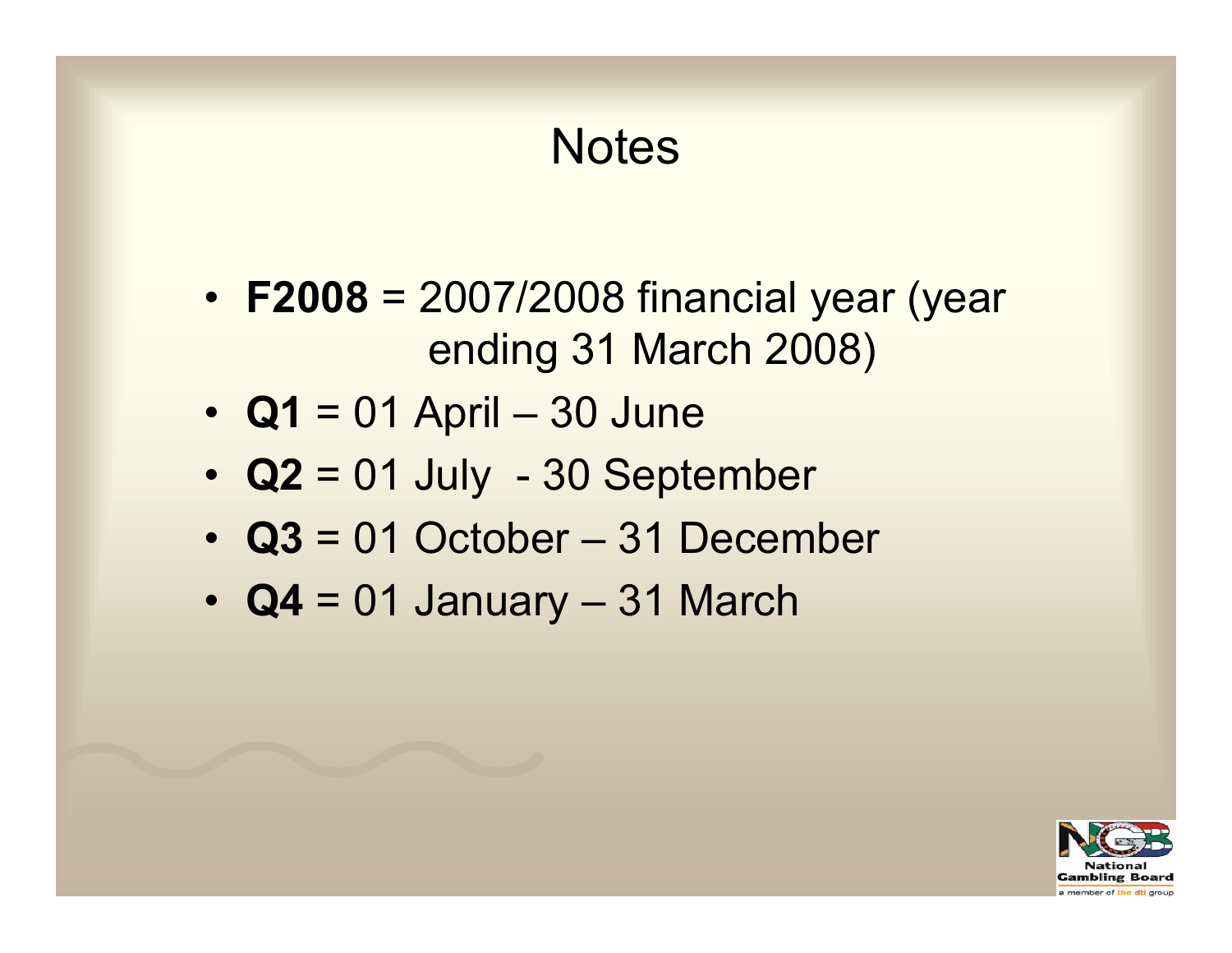#### Number of Raids/Closure – F2008

 $\Box$  Gauteng  $\Box$  W Cape  $\Box$  KZN  $\Box$  Mpumalanga  $\Box$  Limpopo  $\Box$  N West  $\Box$  N Cape  $\Box$  E Cape  $\Box$  F State



**Number**

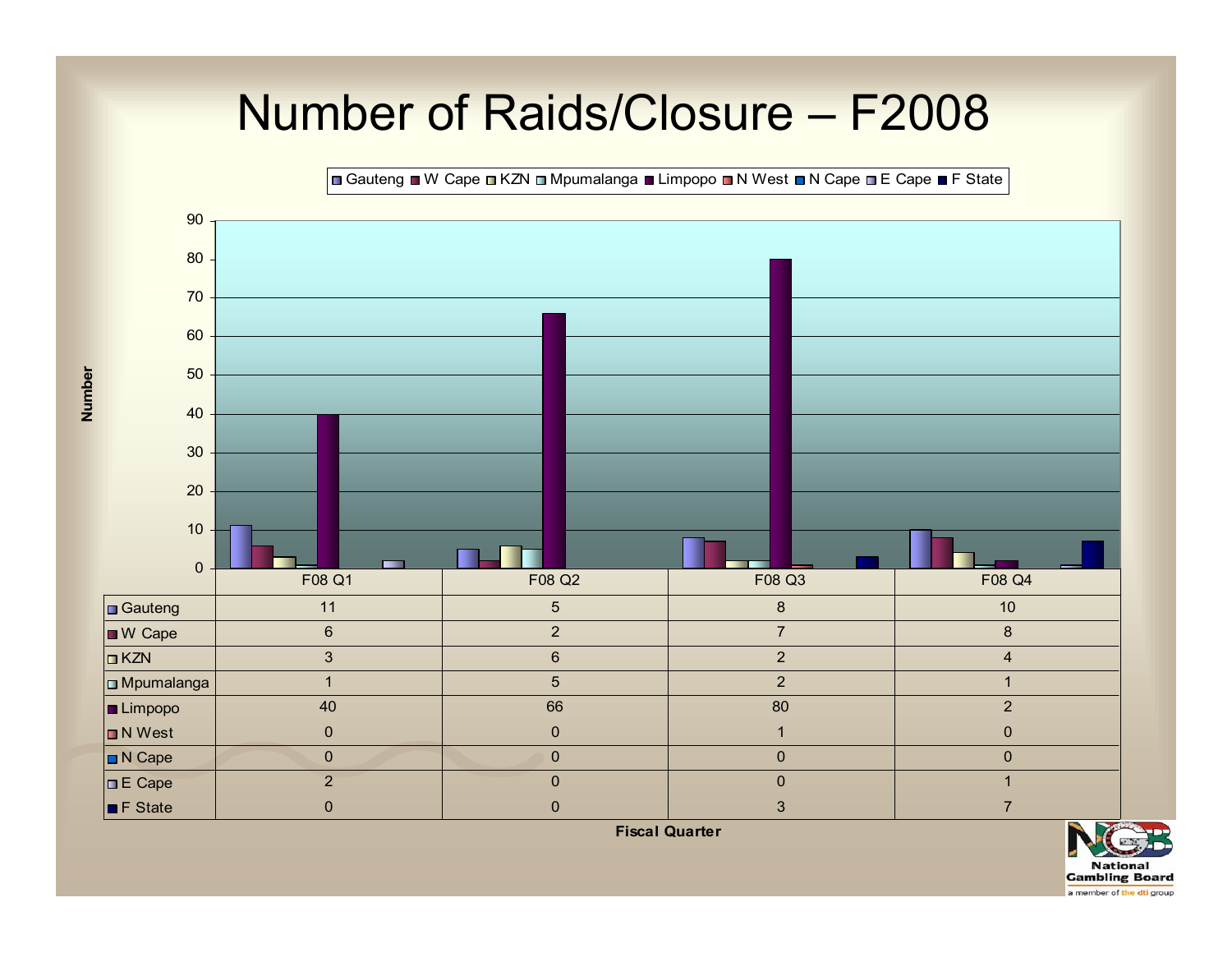#### Number of Raids (Fahfee) – F2008

B Gauteng ■ W Cape □ KZN □ Mpumalanga ■ Limpopo □ N West ■ N Cape □ E Cape ■ F State



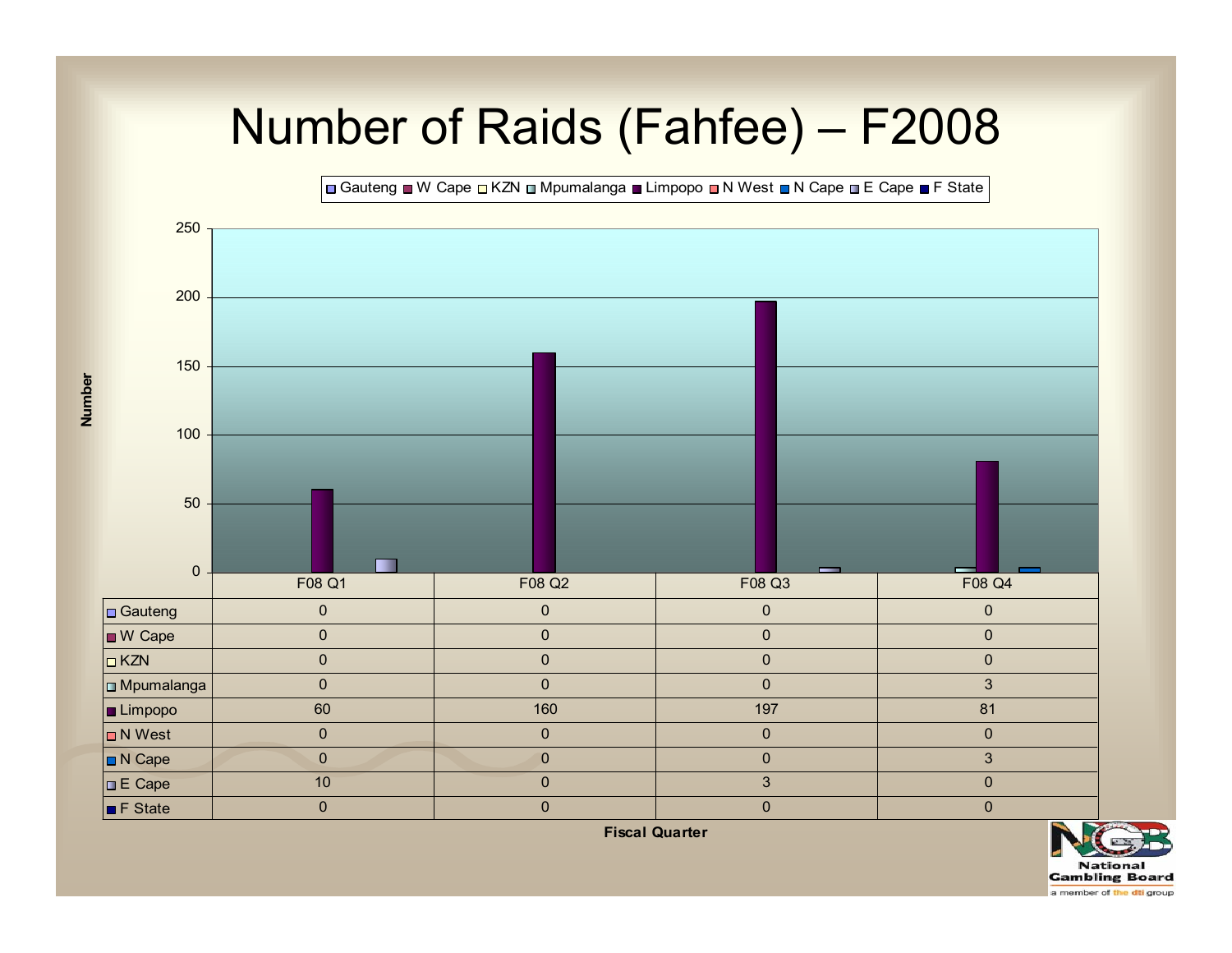#### Confiscated Gambling Machines – F2008

B Gauteng ■ W Cape ■ KZN ■ Mpumalanga ■ Limpopo ■ N West ■ N Cape ■ E Cape ■ F State



**Number**

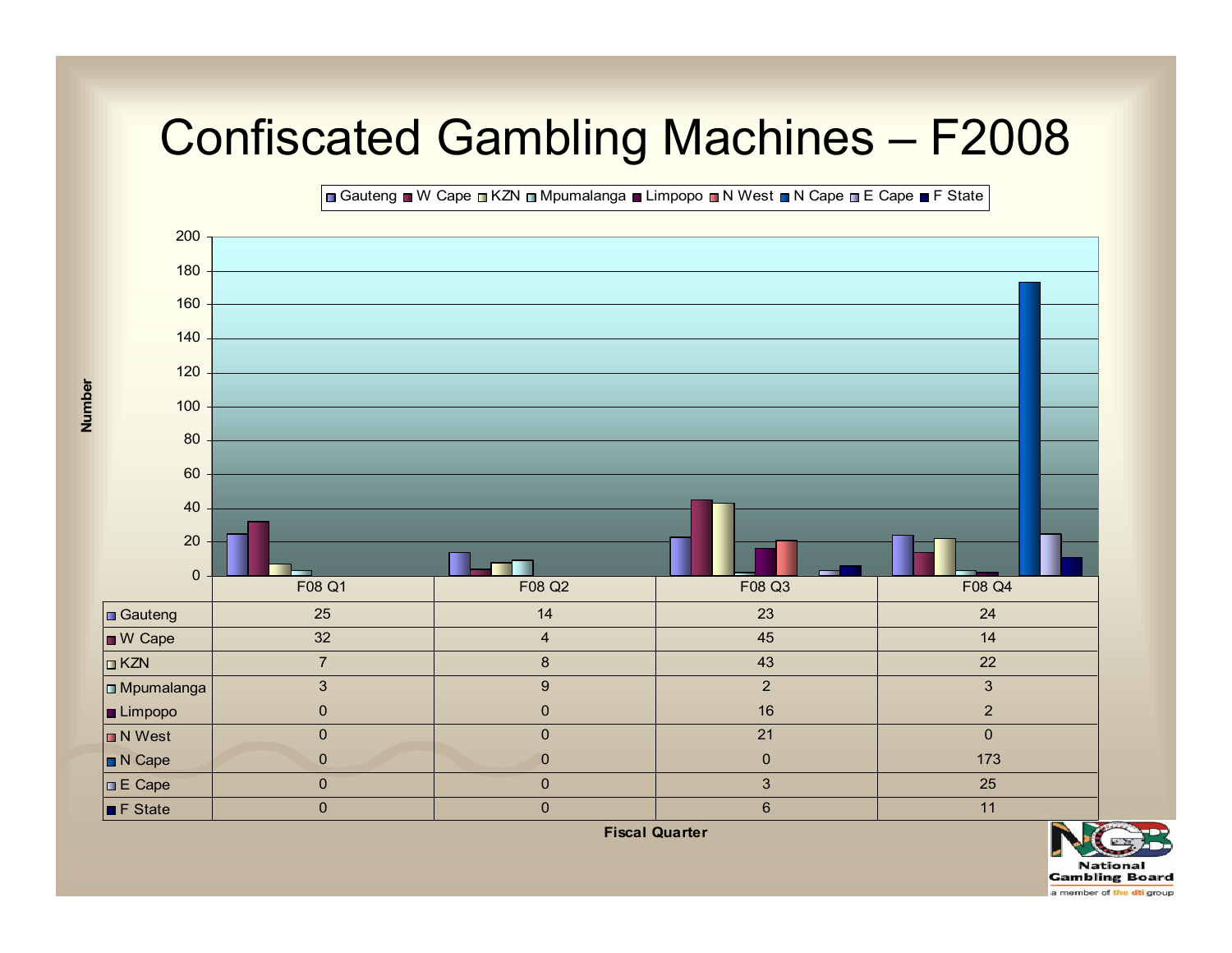#### Confiscated Gambling Tables – F2008

Buteng N Cape n KZN n Mpumalanga n Limpopo n N West n N Cape n E Cape n F State



**Number**

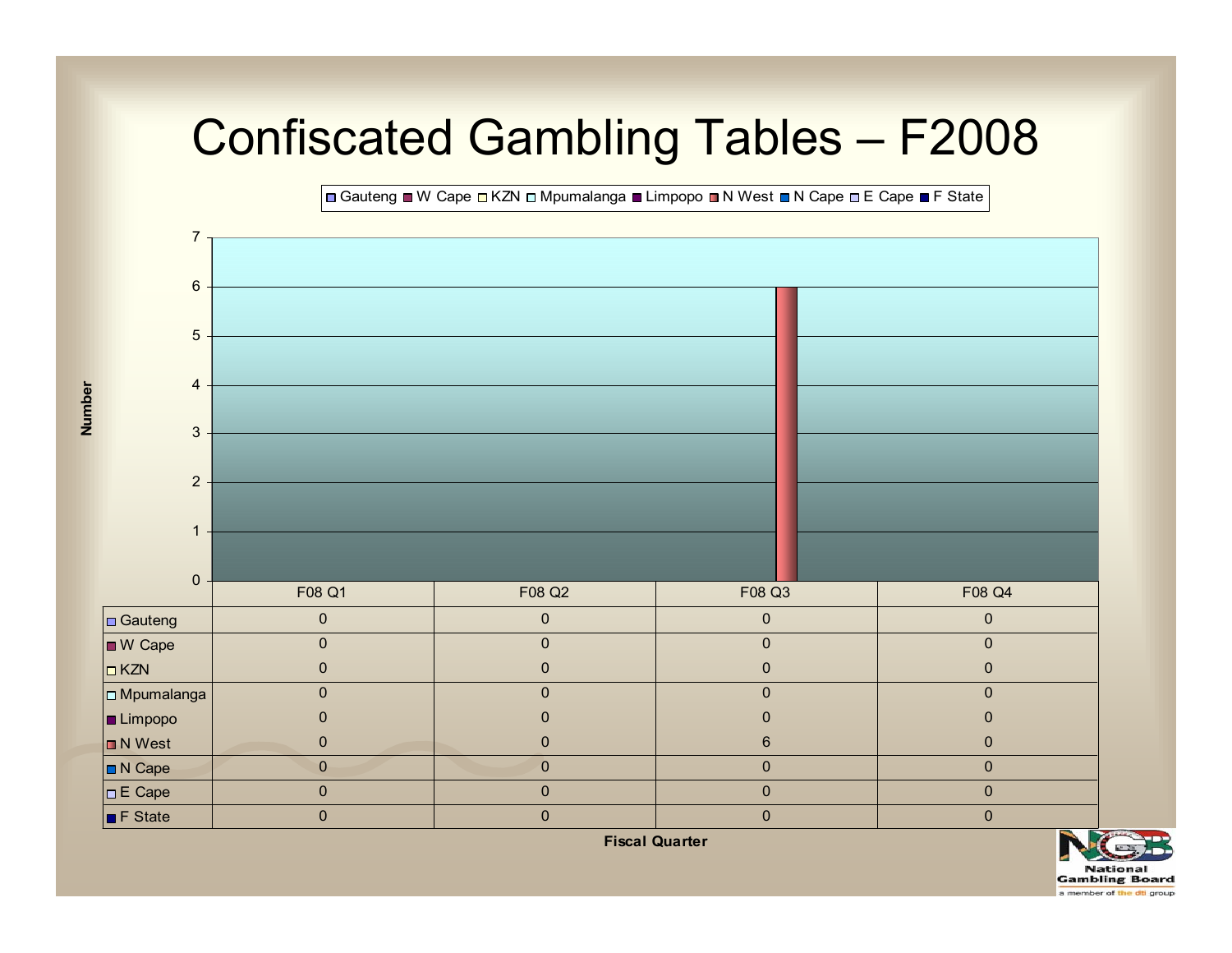### Confiscated Computer Devices – F2008

Gauteng W Cape  $\Box$  KZN  $\Box$  Mpumalanga  $\Box$  Limpopo  $\Box$  N West  $\Box$  N Cape  $\Box$  E Cape  $\Box$  F State



**Number**

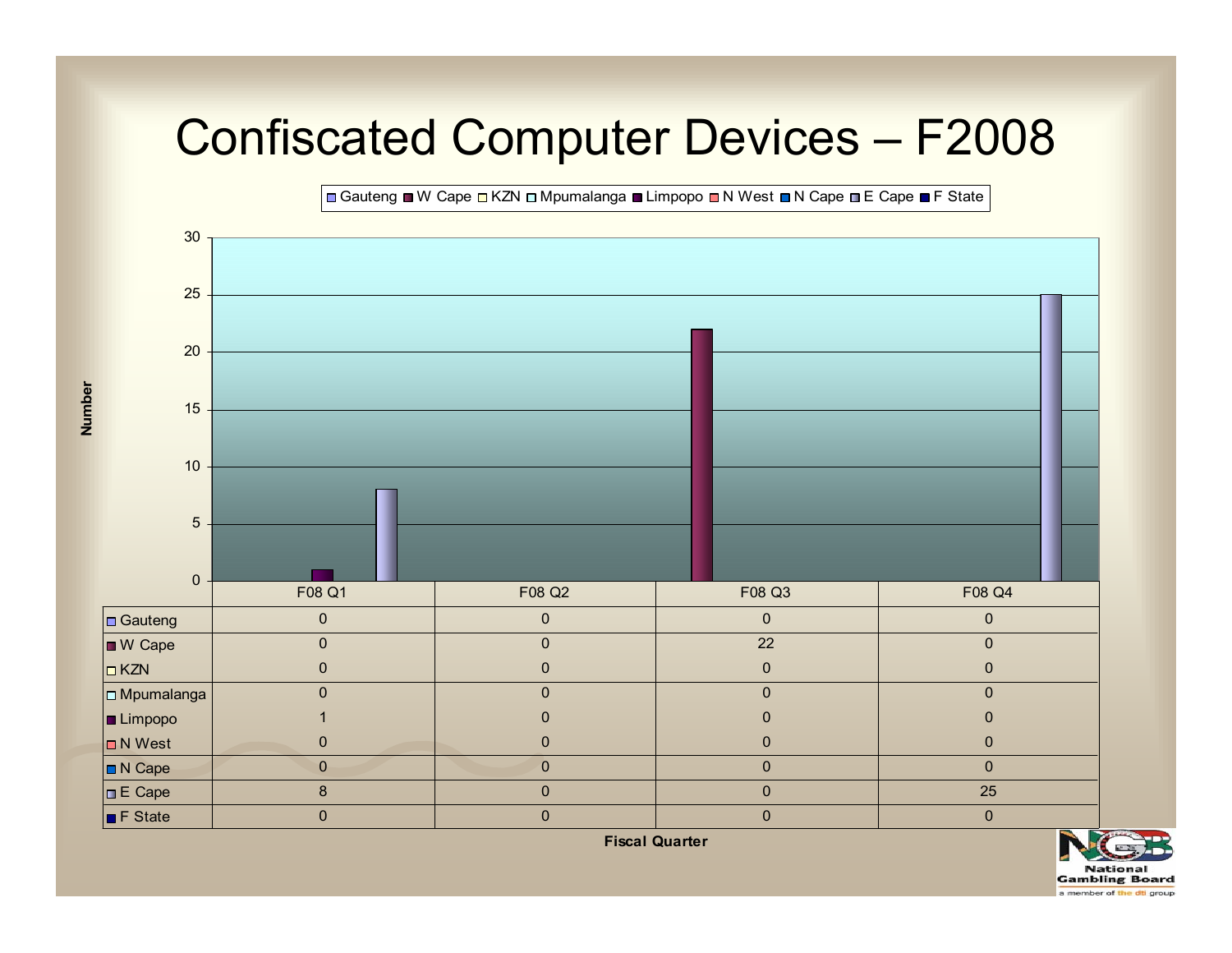#### Case Convictions – F2008

Gauteng W Cape N KZN Mpumalanga N Limpopo N West N Cape N E Cape N F State



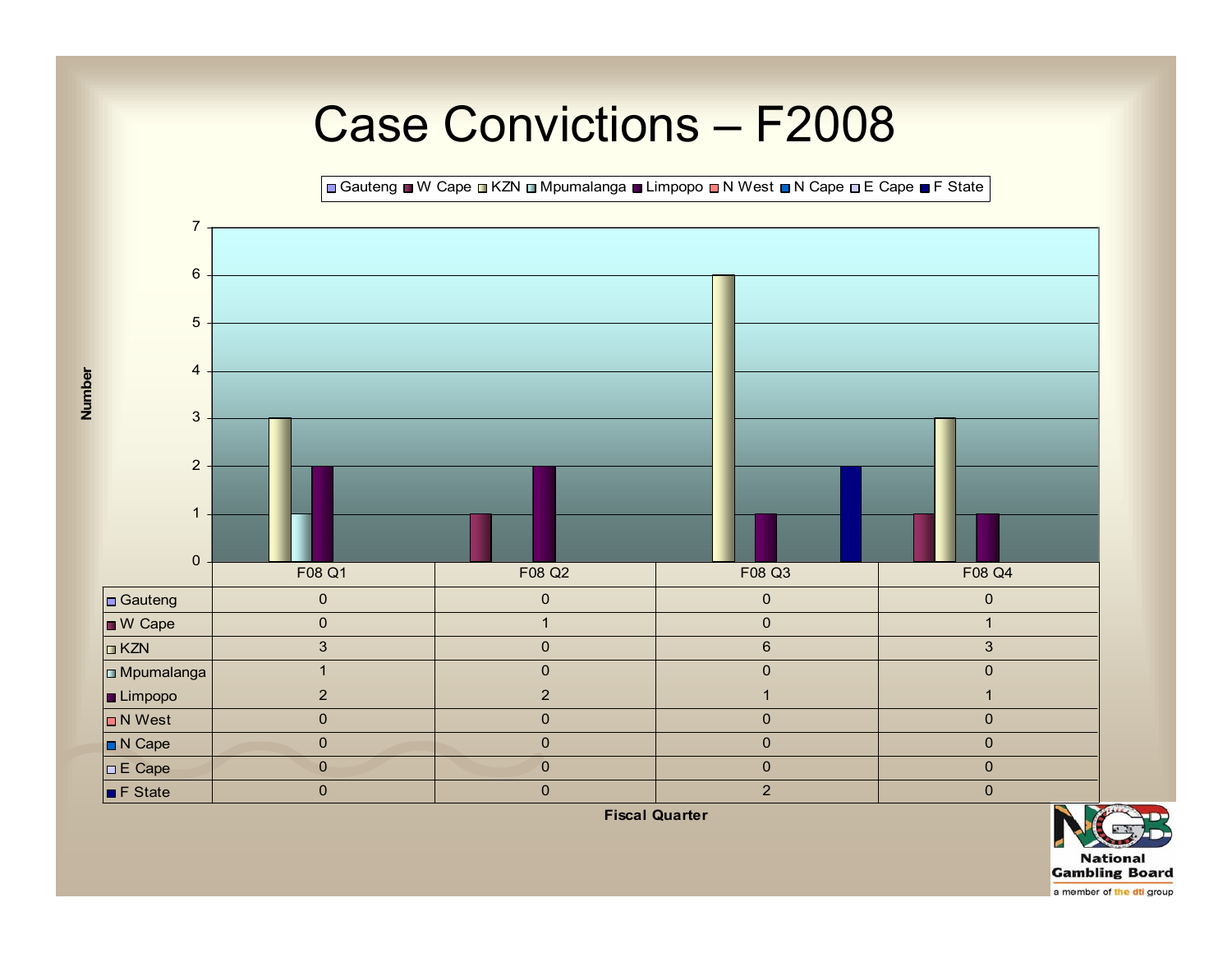#### Acquittals – F2008

Gauteng W Cape  $\Box$  KZN  $\Box$  Mpumalanga  $\Box$  Limpopo  $\Box$  N West  $\Box$  N Cape  $\Box$  E Cape  $\Box$  F State



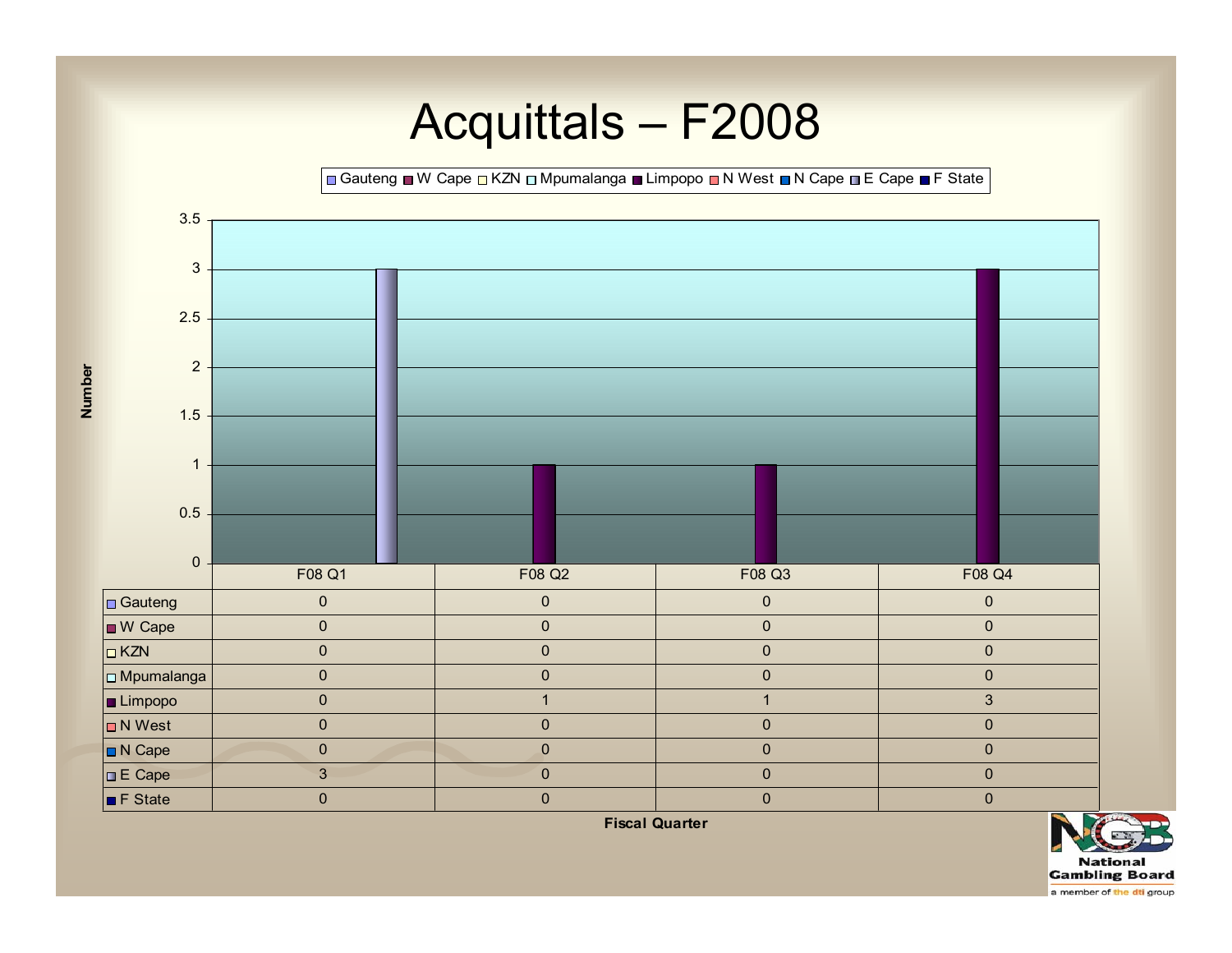#### Admission of Guilt – F2008

 $\Box$  Gauteng  $\Box$  W Cape  $\Box$  KZN  $\Box$  Mpumalanga  $\Box$  Limpopo  $\Box$  N West  $\Box$  N Cape  $\Box$  E Cape  $\Box$  F State



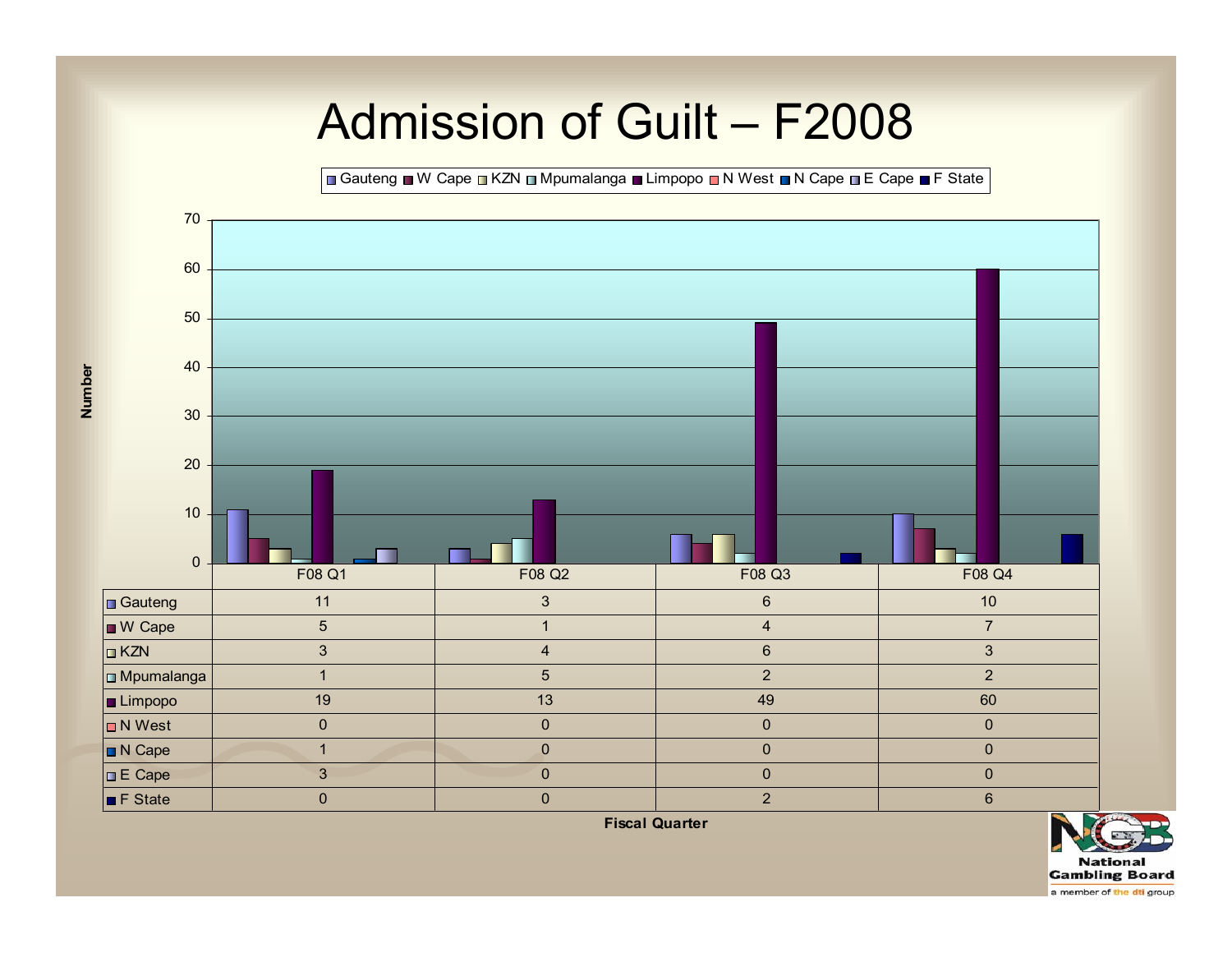#### Withdrawals – F2008 Gauteng W Cape  $\Box$  KZN  $\Box$  Mpumalanga W Limpopo  $\Box$  N West  $\Box$  N Cape  $\Box$  E Cape  $\Box$  F State 60 50403020 10. 0F08 Q1 F08 Q2 F08 Q3 F08 Q4Gauteng 0000 W Cape 0001  $\Box$ KZN N 0 0 0 0 0 0 Mpumalanga 0000 Limpopo 6 6 13 42 **D** N West 0000 N Cape 0000

**Number**

**Number** 

 $\blacksquare$  F State



E Cape | 53 | 0 | 0 | 3

0000

**National Gambling Board** a member of the dti group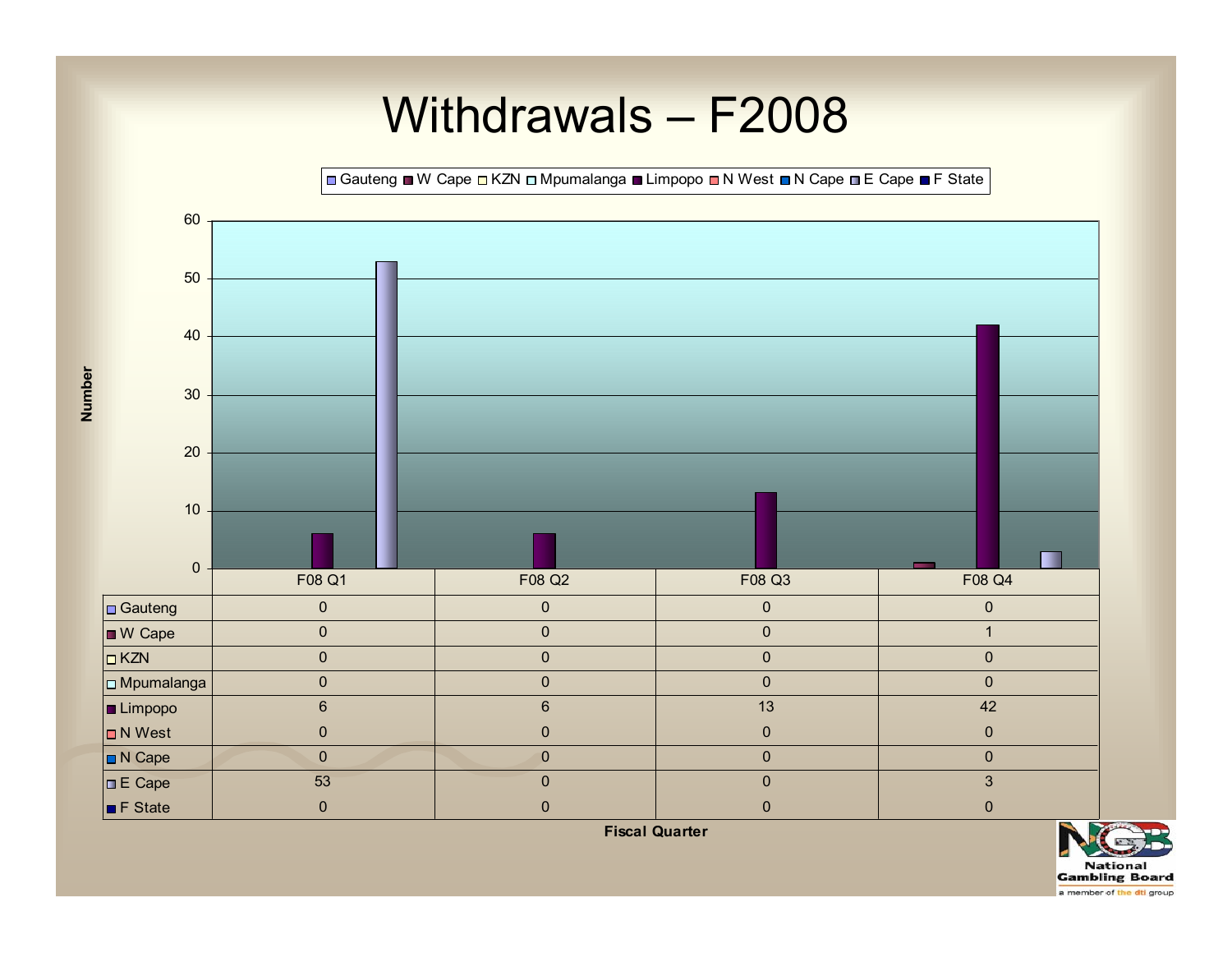#### Forfeited Gambling Machines – F2008

 $\Omega$ 20 406080100120140160180Gauteng W Cape M KZN Mpumalanga M Limpopo N West N Cape DE Cape M F State Gauteng 25 11 16 20 W Cape | 32 | 2 | 7 | 34  $n$ KZN N 3 8 8 60 22 Mpumalanga 3922 Limpopo 0000 **D** N West t | 165 | 146 | 165 | 165 | 165 | 165 | 165 | 165 | 165 | 165 | 165 | 165 | 165 | 165 | 165 | 165 | 165 | 165 N Cape 2000 E Cape | 0 | 0 | 2 | 60 **F** State e | 009 | 009 | 009 | 009 | 009 | 009 | 009 | 009 | 009 | 009 | 009 | 009 | 009 | 009 | 009 | 009 | 009 | 009 F08 Q1 F08 Q2 F08 Q3 F08 Q4

**Number**

Number

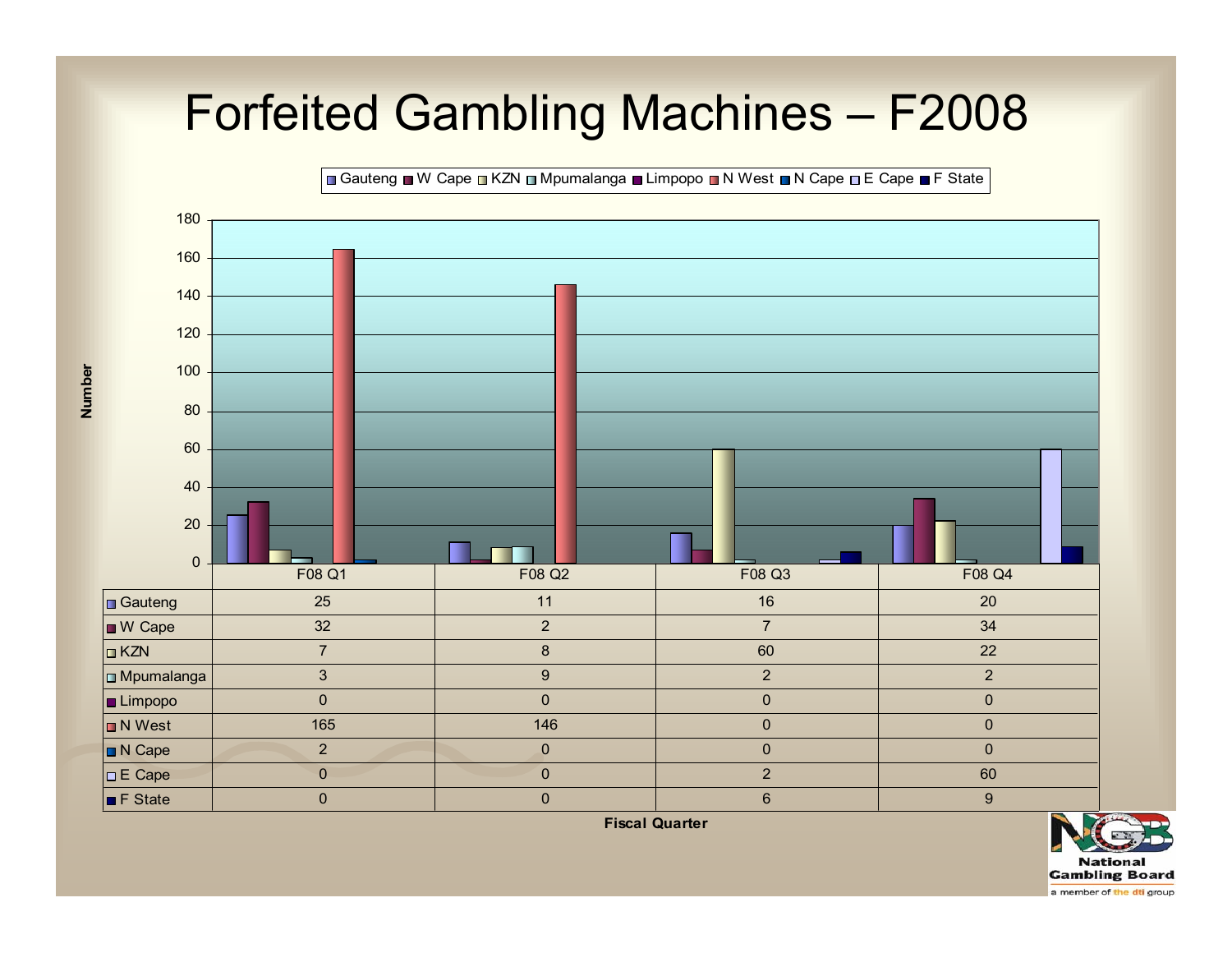## Forfeited Computer Devices – F2008

Gauteng W Cape  $\Box$  KZN  $\Box$  Mpumalanga W Limpopo  $\Box$  N West  $\Box$  N Cape  $\Box$  E Cape  $\Box$  F State



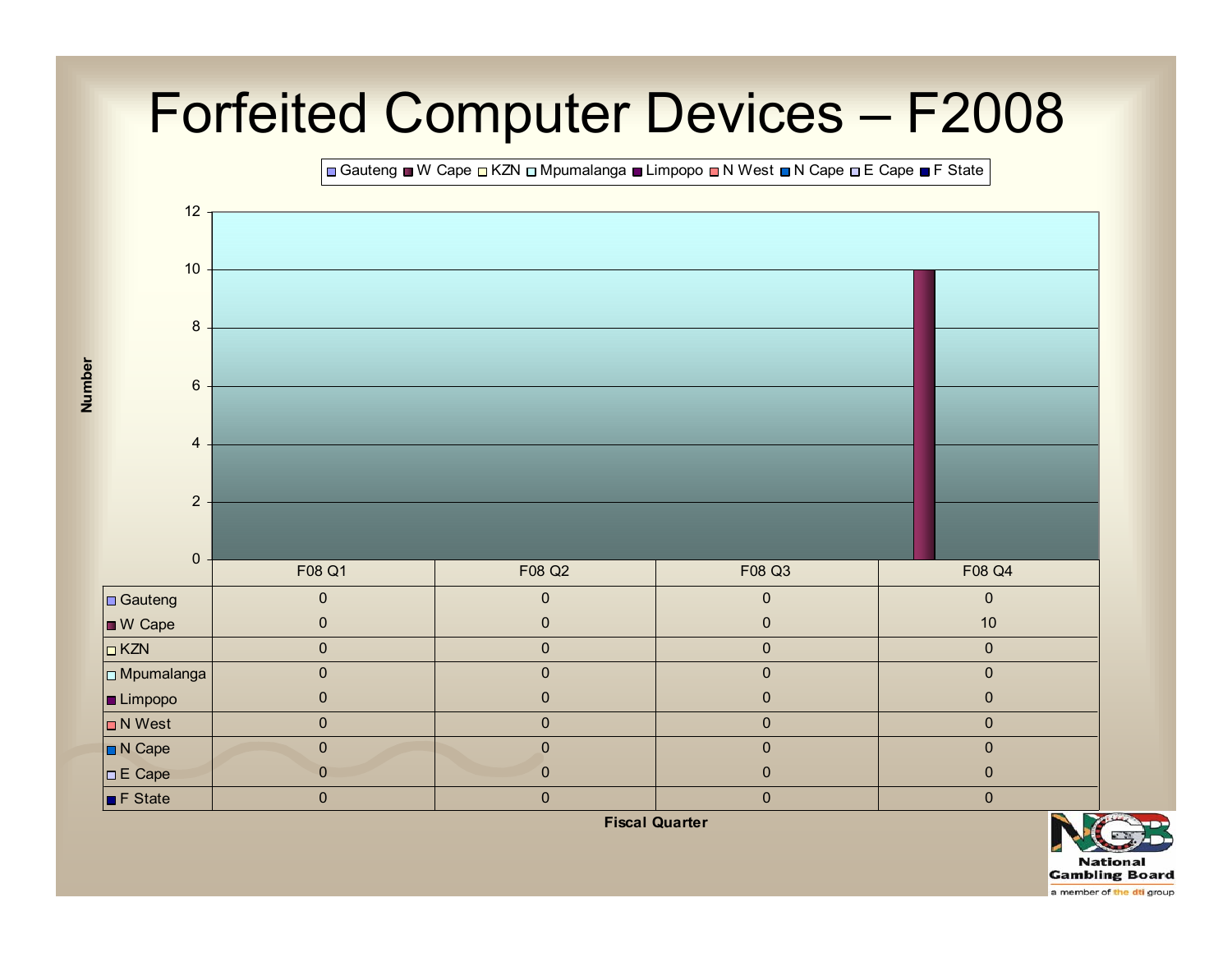#### Returned Gambling Machines – F2008

Gauteng W Cape DKZN D Mpumalanga W Limpopo D N West N Cape DE Cape W F State



**Number**

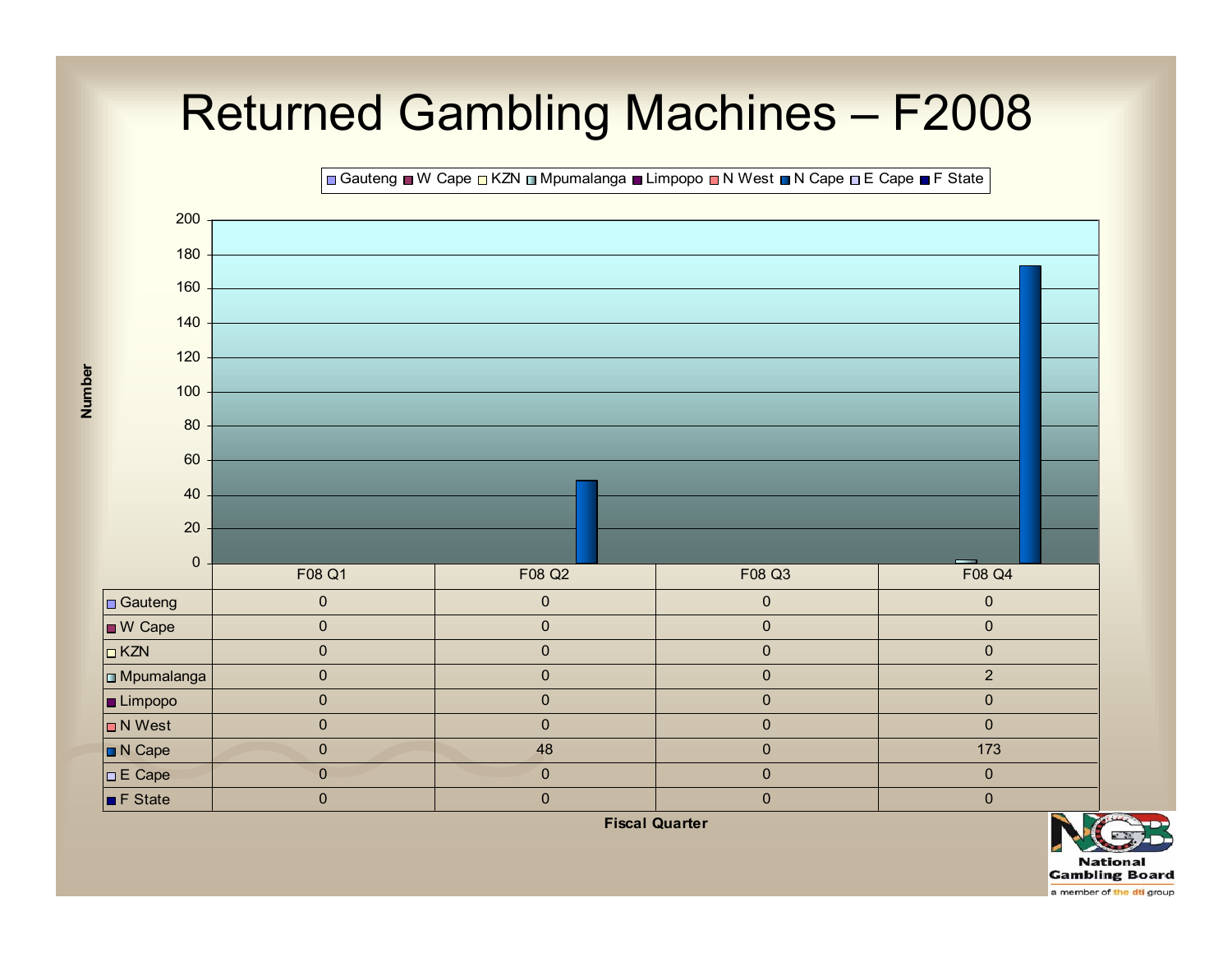## Returned Computer Devices – F2008

Gauteng W Cape  $\Box$  KZN  $\Box$  Mpumalanga W Limpopo N West N Cape  $\Box$  E Cape W F State



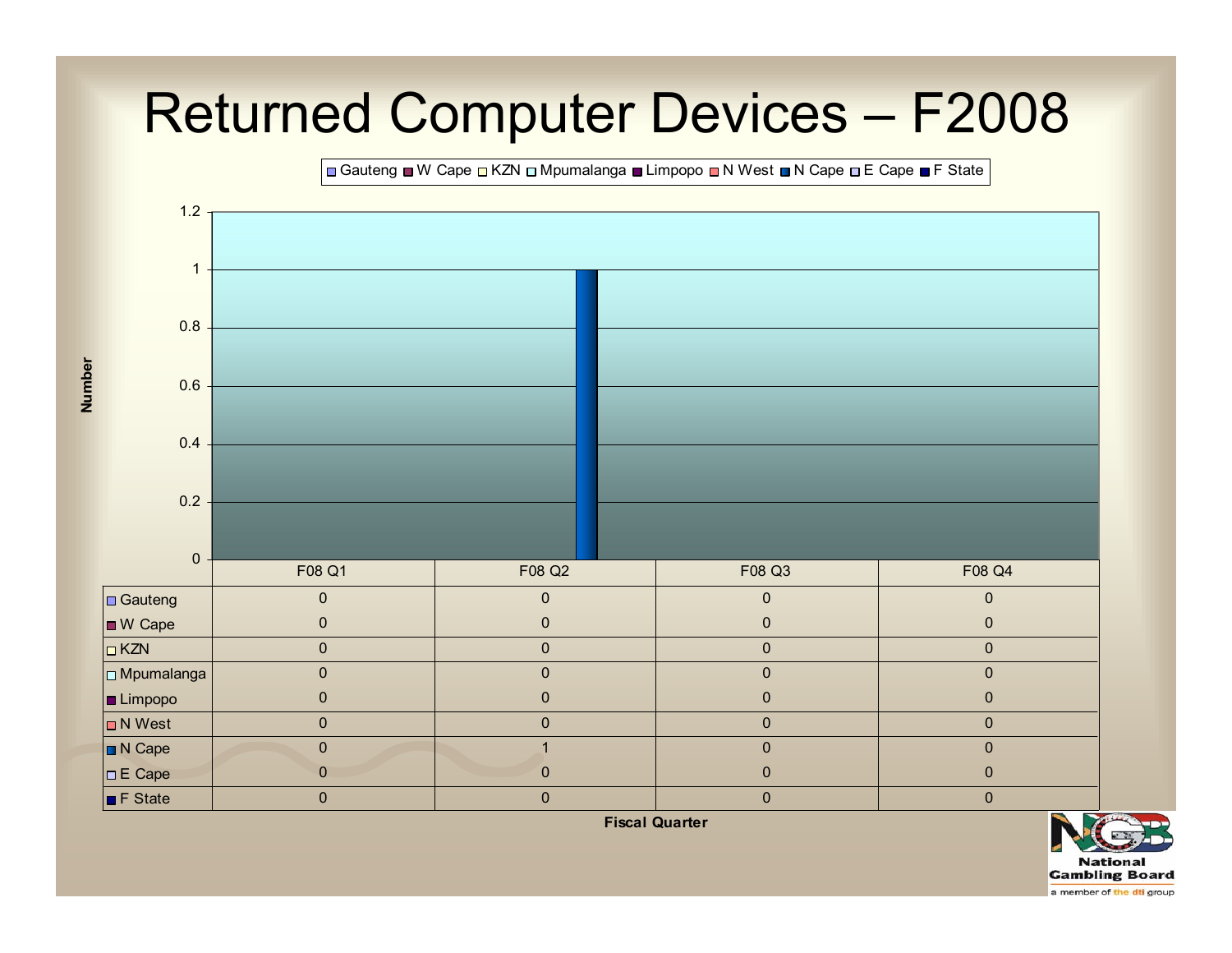#### Destroyed Gambling Machines – F2008

B Gauteng ■ W Cape ■ KZN □ Mpumalanga ■ Limpopo ■ N West ■ N Cape ■ E Cape ■ F State



**Number**

Number

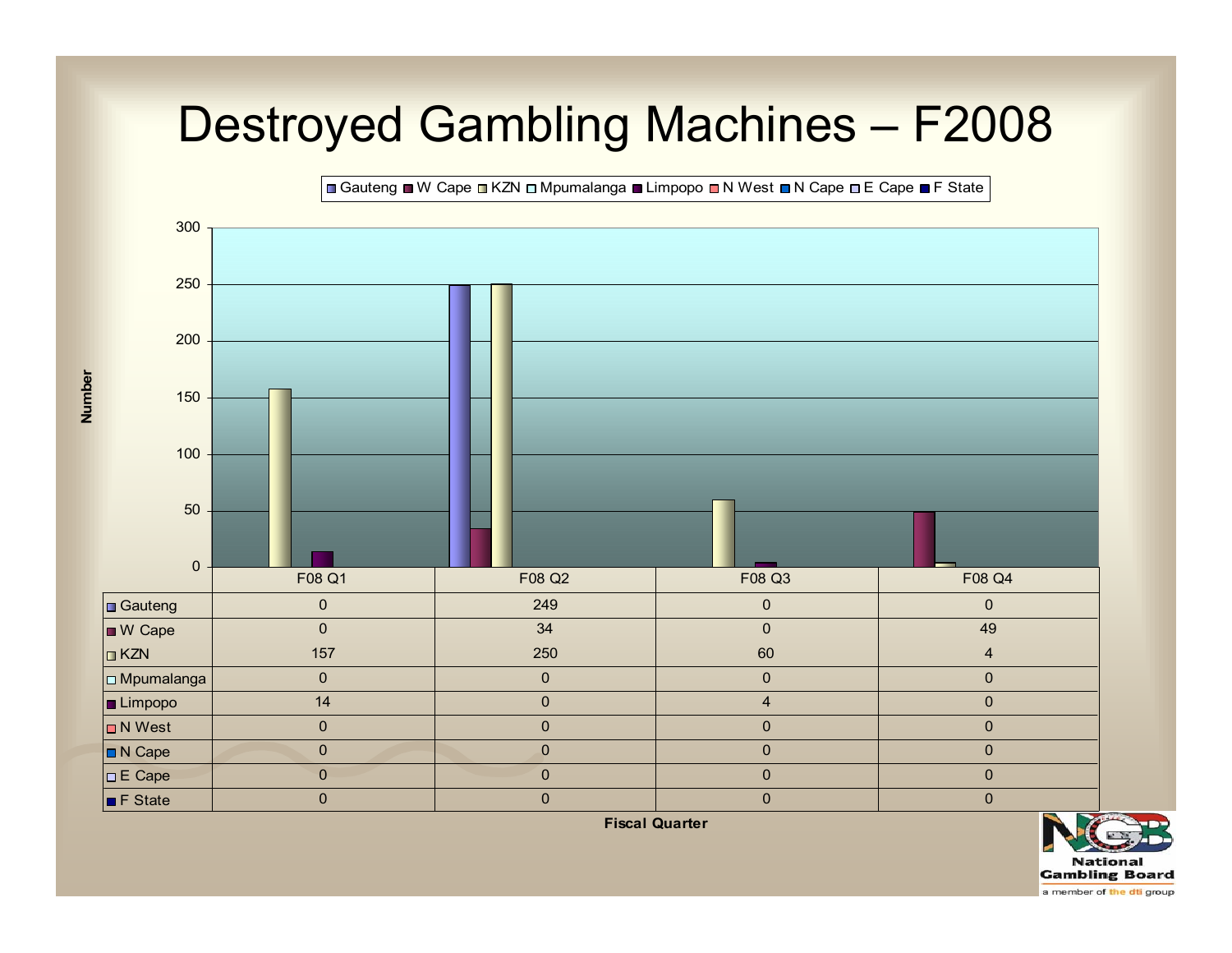## Destroyed Gambling Tables – F2008

B Gauteng ■ W Cape □ KZN □ Mpumalanga ■ Limpopo ■ N West ■ N Cape □ E Cape ■ F State



**Number**